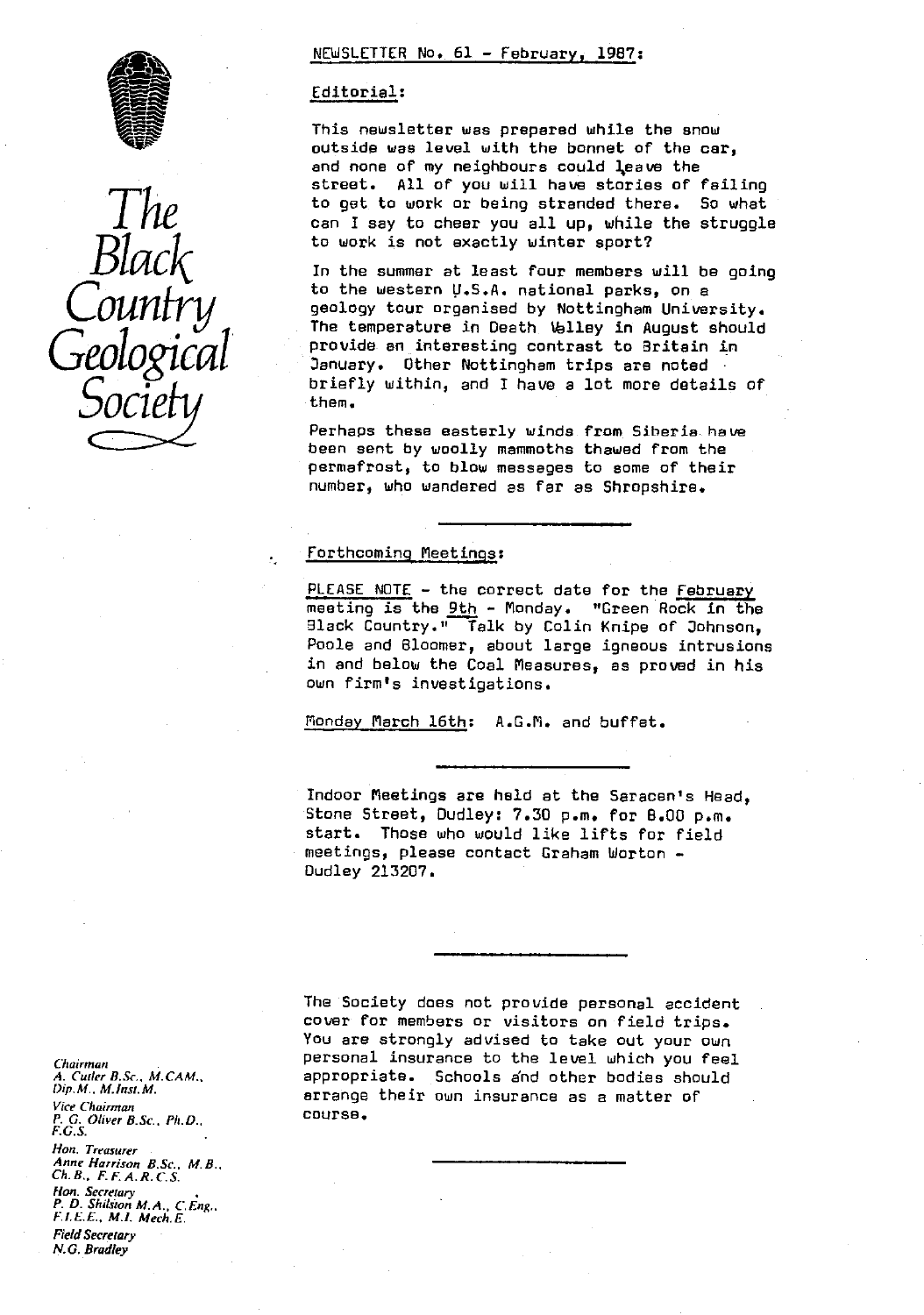# Programme 1987:

Sunday 12th April (Note change of date away from Easter Sunday).Field trip to the Jurassic exposured of • Hook Norton. Leader Mr.B. Boneham of the Geologists' Association, Midland Group. Meeting point to be • confirmed with change of. date.

Monday 11th May Informal meeting on aspects of conservation. It is expected that there will be 20 minute talks by members of other organisations about their. work, such as nature trails.

June Weekend field trip to be arranged.

Monday 6th July "Evolution and the Fossil Record." Talk by Dr. Derek Gobbett with reference to the Wenlock Limestone and using Birmingham University material.

September Talk by Professor Westbrook of Birmingham University.

October Field trip.

Monday 16th November "Geology and Philately." Talk by Dr. Reg Bradshaw of Bristol University.

December to be arranged.

5th October, 1986 - Field Trip to the Forest of Dean: Leader Mr. Bill Spears.

A turn-out of around 30 people from the Black Country and Shropshire Geological Societies enjoyed pleasant fine weather for their joint field trip to the Forest of Dean. The first site visited showed the Upper Old Red Sandstone series of Brownstones, Quartz Conglomorate and Tintern Sandstone. These were deposited by south flowing rivers, draining the Welsh Brabant Massif to the north, the rivers' courses being controlled by Hercynien tectonic movement. The Brownstones show cyclothermic depositional sequences of shales, sandstones and mudstones related to mountain building as the sea bed rose and fell. The quartz-conglomerate represents a pebble beach environment

and has a non-sequence at its base. The micaceous Tintern Sandstone represents a return to shallow marine sedimentation as coastal downwarping occurred.

 $\mathcal{L}$ 

A short distance further north, the Blue Rock quarry gave us our first view of the Carboniferous of the area. Here the lowest unit, the Lower Limeatone Shale, represents marine conditions and contains an abundant fauna of brachiopods and crinoids with rounded algal structures. The quarry face showed large-scale pitting with hollows, which are apparently related to the position of drill holes. Each hollow is around one metre in diameter end half a metre deep, and has developed as a result of the weathering along each drill hole.

The Lower Dolomitic Limestone contains more than 15% dolomite, and its origin is thought to relate to the presence of algae, rich in magnesium which contemporaneously caused this dolomatisation.

Perseverance Iron Mine showed considerable surface evidence of the working of the Crease Limestone's are deposits of haematite and limonite. Mined back to Roman times and continued by the free miners of Dean in their gales (mines), the origin of the iron is thought to have been related to Neptunean solutions brought down from overlying coal measures and Triassic sandstone, both of which are rich in<br>iron. Iron from these fluids then iron. Iron from these fluids then collected in suitable cavities in the \_.. limestone;

Our first view of the limestone with its evident mineralisation was provided by the road cutting nearby where Crease and Whitehead Limestones are exposed in sequence. Their lithologies differ considerably, the former being more coarsely crystalline, the latter a fine, mlcritic variety.

The Drybrook Sandstone, the upper unit of the area's Dinantien, is very clearly exposed in Staple Edge Sand Quarry.Here some desiccation cracks were observed on a bedding surface showing clear polygonal shape. The sandstone represents a marked change in environment to one of shallowing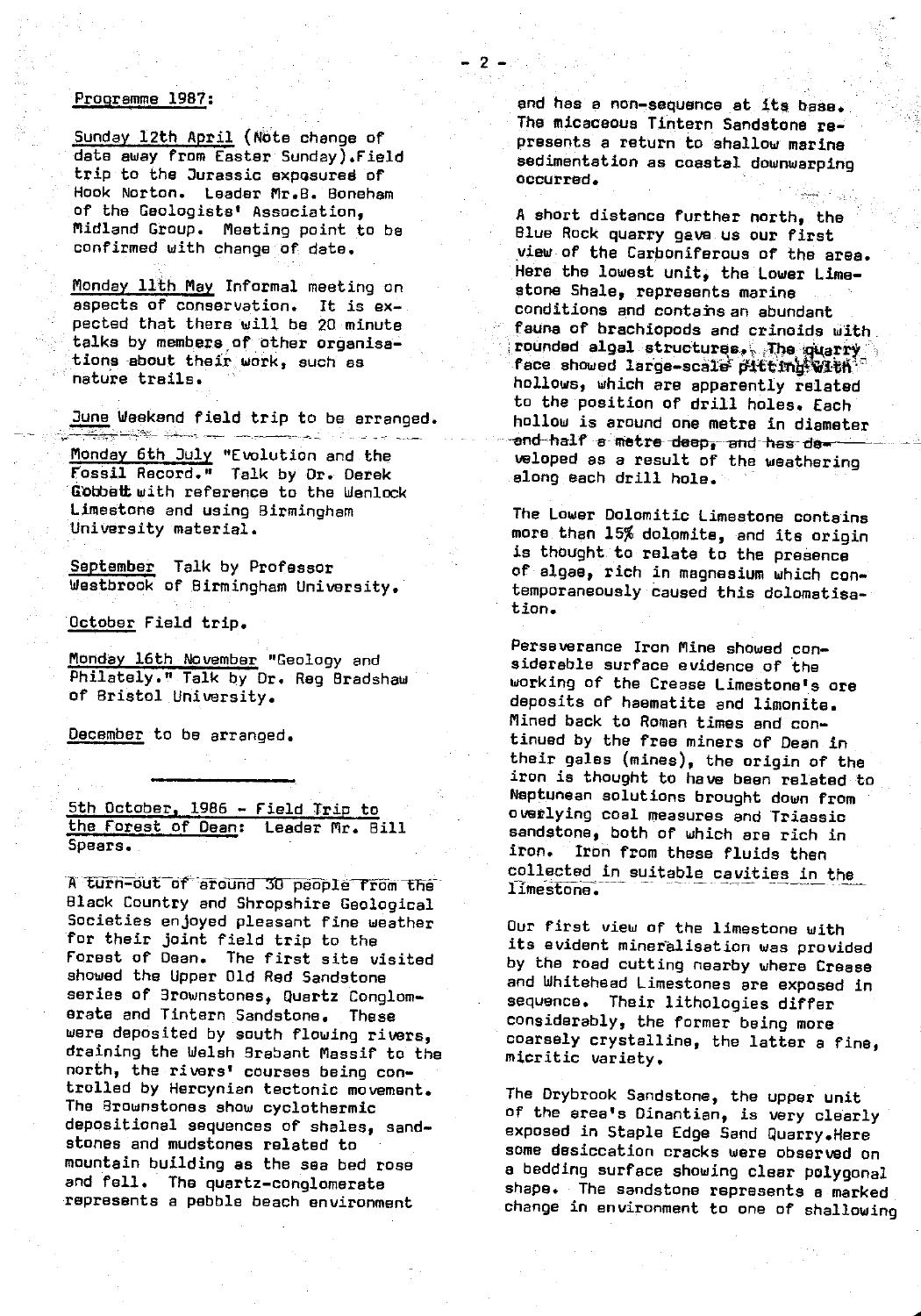waters with a nearby terrestrial source of sand and silt. The sediments show evidence of deposition in cycles.

Mr. Warren's free mine allowed the more eager members to visualise turning an interest in geology to personal gain, but one look down the steeply inclined adits, at the three feet high tunnel with slimy walls and a mud floor made the reality of such mining less than appealing. The mine is, however, in periodic use, as the wide range of Heath Robinson-type equipment showed.

Chimney Scowles satisfied members' curious desire to enter the bowels of the earth, as here the old workings can be entered safely to view the fractured dolomitised and iron-stained Crease Limestone.

A long but pleasant walk over Staple Edge and back along Blackpool Brook Valley ended a most pleasant and varied geological excursion. Many thanks to Bill Spears for leading us.

Andrew Rigby:

# 17th November, 1986. Plate Tectonics and Magmatic Processes at Mid-ocean Ridges.

Dr. R. Bradshaw of the University of Bristol gave an excellent and well illustrated lecture to a large audience on plate tectonics, with particular emphasis on the activity at the mid-ocean ridges. The theory of plate tectonics, which dates from the mid-l960's, suggests that the earth is divided into a number of rigid plates. Some of the plates are continental and some oceanic, and they move relative to each other. The movement is thought to be generated by convection currents at a depth of 150km, The mid-ocean ridges farm where the plates move apart; the rate of movement varies from place to place, for instance it is fast in the east Pacific and much slower in the Atlantic. These ridges are continuous over their 50,000 km. length and they are particularly active zones with igneous activity occurring all the time. Consequently the heat flow is

up to 50 times the normal over the<br>rest of the earth's surface.  $S(b) =$ rest of the earth's surface. duction zones occur where the plates meet and oceanic crust disappears<br>under continental material. It seems under continental material. probable that such movements have gone. on throughout the earth's history since the crust solidified.

The mid-ocean ridges are characterised by the upwelling of magma to form new oceanic crust and submarine volcanoes, and transform faults at right-angles to the ridge. When the magma reaches **the surface it splits symmetrically on either** side of the ridge giving rise to parallel strips of solid material that can be discerned by polarity changes in the iron content, associated with past changes in the position of the North. Pole.

The rate of separation of the plates gives rise to different phenomena at the ridges. Where movement is fast, over 10 cm. a year, the surface profile of the ridge is relatively flat with fissures and a central volcano that is continuous along its length. Intermediate movement of 5 to 10 cm. a year gives rise to bigger faults, a flat central portion and discontinuous volcanoes arranged an echolon. Where the movement is less than 5 cm. a year, the volcanic activity is sporadic, e.g. Hawaii, and the ridge **itself** there is a trough with parallel faults giving rise to a rift feature. The nature of the mineral layer on the sides of the magma chamber also gives a clue as to the rate of separation. The layers of crystals are vertical where movement is. slow, and inclined where faster.

The magmatic material that reaches the surface of the mid-ocean ridges comes from the mantle where peridotite, an olivine-rich rock with a similar chemical composithn to basalt, is common. Peridotite melts at 1200°C at atmospheric pressure. At depth in the earth's crust temperature and pressure increase, but the increase in pressure causes the temperature at which melting occurs to increase also. Thus at 150 bars pressure peridotite melts at 1700C. The temperature at 150 km. is 1500t and although this is insufficient for melting it does occur. There are two likely mechanisms:-

l,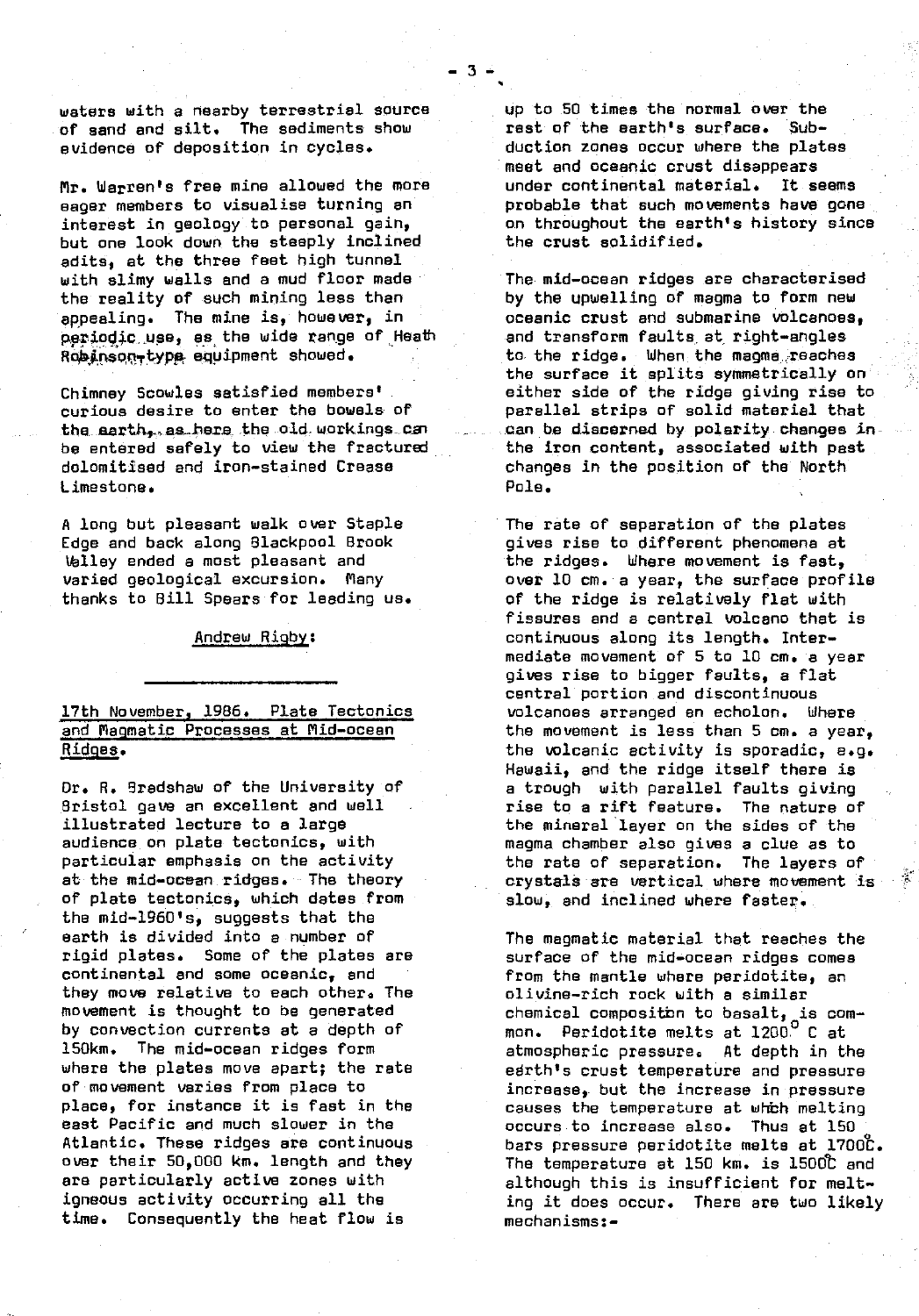(a) If some of the mantle material rises near to the surface by convection, the pressure on the rock decreases and melting can occur at the crystal margins. (b) The presence of water in the rock, even as little as 0.1%, reduces the melting point appreciably.

In the early stages of melting there is a mixture of molten material and crystals, and this diffuse layer can be identified by the slowing down of seismic waves as they pass through. As the mantle rises 15 to 20% melts and as the **liquid is** less dense it encourages upward movement. The molten material eventually joins together to form a magma chamber at a temperature of  $1200^6$ C beneath the mid-ocean ridges. The magma chamber can also be identified seismically because the waves are deflected. The composition of the magna varies slightly according to the depth at which the mantle melts.Crystallisation can occur at depth to form plutonic rocks, in surface sediments to form dolerite dykes, or in pillow lavas at the surface to form basalts.

Although the magma is basaltic, a wide range of rock types can occur at the ridges because of differential crystallisation related to the thermal gradient of 400<sup>0</sup>C per km. Differentiation is more pronounced the slower the magma rises to the surface. High temperature minerals crystallise out first and thus give rise to a marked banding of minerals in the rocks at the margins of the magma chamber. This process can also result in masses of granite occurring in a gabbro. The rate at Which the magma reaches the surface gives rise to different features.Where this is fast lava flows can spread out for a few kilometres from the mid-ocean ridge, and where slower pillow laves form.

A fairly recently discovered feature associated with the mid-ocean ridges is the black smoker. This is a vent through which sea water which has mixed with magma at depth comes back to the surface at a temperature of  $350^{\circ}$ C; it is a source of much heat loss. The water contains dissolved metal sulphates, namely copper, iron, manganese, cobalt and zinc. Consequently rich metalliferous deposits are found around

### these pipes.

-4-

Dr. Bradshaw illustrated the activity at the mid-ocean ridges with examples from Iceland and Cyprus. Iceland is a present "hot spot", astride two ridges, the Mid-Atlantic and that betweenGreenland and the Farces. The ridges at Iceland are atypical because they are above sea level. However,the rocks are similar to those forming in the oceans. Iceland is splitting apart at 10 cm. a year and in some places at 2 m. a year, which results in spectacular surface crevasses. The volcanic island of Surtsey lies at the ridge. Lava is produced progressively and extruded to the surface, and geothermal activity is associated with this volcanic activity. These processes have been going on for a long time and the mountains can be seen to consist of several hundred lava flows.

In Cyprus the ocean floor has overridden the continental plate and the sea floor has come to the surface. The island consists of a huge complex of basic igneous rocks with a concentric pattern. The rocks dip from the central core, the Troodos Massif, which was intruded causing uplift that gave rise to a dome. The central part consists of gabbro which contains blocks of granite. This is surrounded by the sheeted dykes which formed at a gap in the lithospheric plate, and then the pillow lavas. The sedimentary rocks into which the core intruded and the materials around the pillow lavas are rich in metalliferous minerals, especially copper.

#### Margaret Oliver:

#### The Shropshire Mammoth:

We are grateful to John Norton of Ludlow Museum and the Shropshire Geological Society for information from which the notes below were taken.

In September 1986 the remains of mother and calf mammoths were found in a quarry near Shrewsbury. About 75% of the skeletons have been found, in quite good condition, and giving scope for detailed study. No previous specimen found in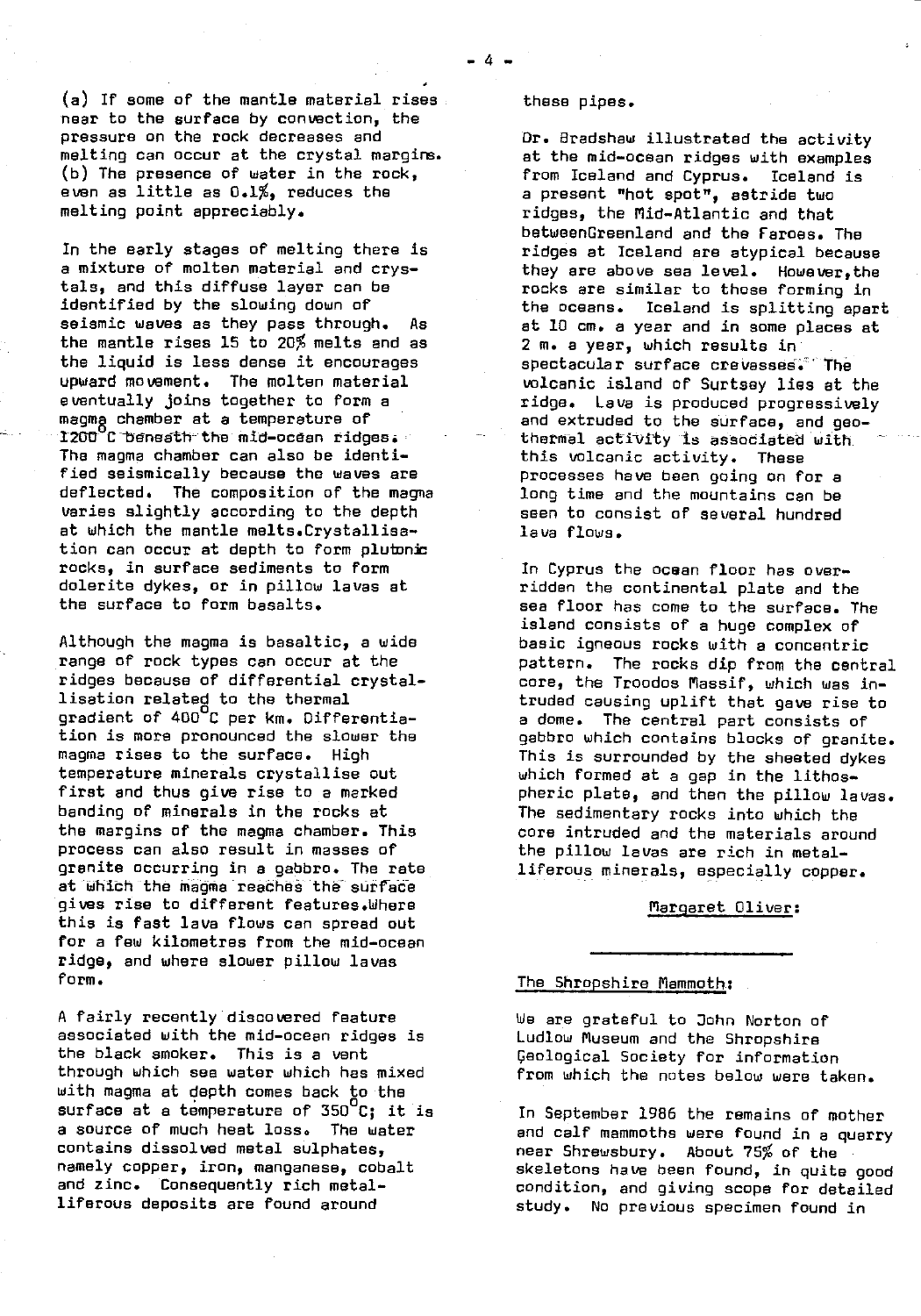Britain is so nearly complete, or from so late in the Pleistocene.Associated fauna are similar to those of the present Arctic regions.

Studies proceeding now include radioactive dating, geophysical tests and oteological studies. The. specimens may be sufficiently complete to mount as an articulated skeleton on a frame..

#### Courses for the Public:

1. Bristol University Extramural Dept. Wills Memorial Building, Queen's Road,- Bristol BS8 •1HR. Tel. 0272 303030 Ext. 4633.

Field trip to the Lake District: Dr. R. Bradshaw, 5-8th April.£95.00. Based Keswick. 086 K001 SJR.

Minoans and Santorini: 6-20th May. £330.00. Dr. P.G.Hardy.C86 Z003 RHR.

Building stones of Wells: 26th April. £7.00. S86 0020 53.

Central Andes. Advance notice for 1988. 2-3 weeks. Approx. £2,000.00. Enquire for details.

2. Nottingham University Extramural Dept., 14 Shakespear Street, Nottingham NGl 4FJ. Tel. Nott. 473022.

Alston Block and Cross Fell. 26-28th June. £58.50. Based Penrith.

Isle of Arran. 23-29th May. £138.00.

Shropshire. 1-3rd May. £52.00.

Dorset Coast. 9-11th Oct. £55.00.

3. Geology of Worthumbria .Countrywide Holiday Assoc. Birch Heys, Cromwell Range, Manchester M14 6HU. £60.00. 11-13th September.

4. Scottish Field Studies, Juniper House, Loch Broom, Ullapool, Ross shire. "Towards the Past" 29th Jly 5th August. £20. deposit. Choice of accommodation. Tel. Ullepool 2568. Recommended by Paul Shilston\$

Exhibition - Dinaseurs from Chine National Museum of Wales. Dec. - 10th April.

### Field Secretary :

-6-.

Graham Worton, 38 Vale Road, Netherton, Dudley, Tel: 2 - 213207.

Hon. Secretary :

Paul Shilston, 16 St. Nicolas Gardens, Kings Norton, Birmingham 838 8TW. Tel: 021 - 459 - 3603.

Editor :

Sheila Pitts, 17 The Pear Orchard, Northway Farm, Tewkesbury, Cbos., GL20 8RD.

# From the Papers :

A report from the Lancashire Evening Post states that the major dil companies are to switch on-shore exploration from the south of England to the north-west Exploration licences have been issued by minister Alick Buchanan-Smith. The largest plot (SP) covers the area from Fleetwood to Formby, including the whole<br>of Blackpool and most of the Fylde. In of Blackpool and most of the Fylde. total 74 licences have been issued covering 8500 square miles. Amoco have a 600 [sq.](http://sq.km) [km](http://sq.km). area centred on the Pennine town of Darwen and including Chcrley. Other sites include the northern coastal plain of Lancaster and Garsteng. It is hoped that the area will provide an economic alternative to expensive North Sea operations.

(continued)